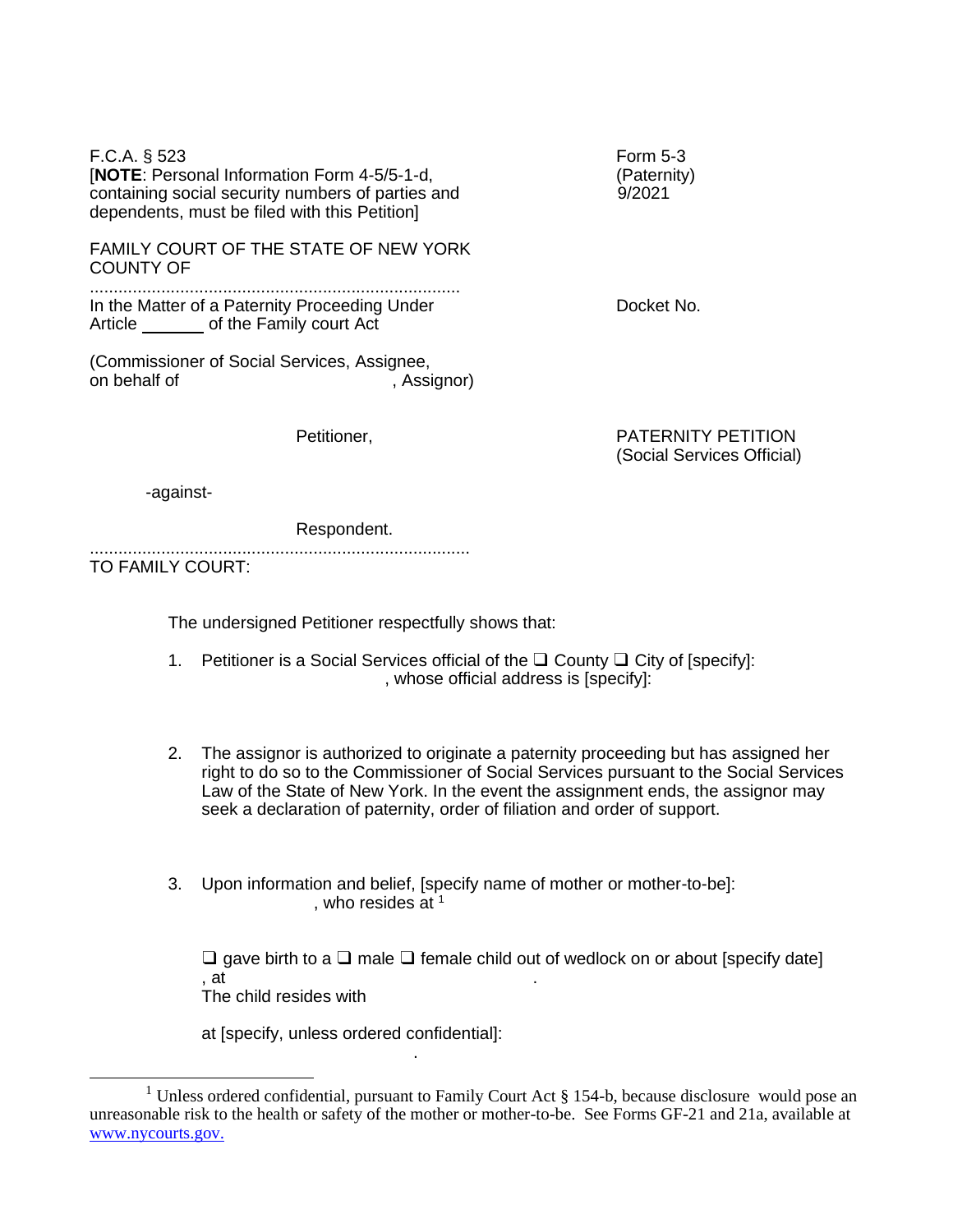$\square$  is pregnant with a child which is likely to be born out of wedlock.

4. The name and date of birth of the child are:

Name Date of Birth

5. Upon information and belief, the above-named Respondent, who resides at [specify]:  $^2$ , is the father of the child.

6. At the time of conception of the child, the mother ❑ was not married ❑ was married to [name] , whose last known address is [specify]:

7. Upon information and belief,

a) the mother and/or child [check applicable box]:

 $\Box$  is  $\Box$  is likely to become a public charge on the  $\Box$  County [specify]:  $\Box$  City of [specify]: ; and

b)  $\Box$  the child(ren) became eligible for public assistance effective [specify date]: . Petitioner is seeking an order of support retroactive to the EARLIER OF the date of the filing of the petition or the date that the children became eligible for public assistance.

8. No individual has been adjudicated father of this child, either in this court, or any other court, including a Native American court; and no individual has signed an Acknowledgment of Parentage admitting paternity for this child, (except) [specify]:

9. The subiect child  $\Box$  is  $\Box$  is not a Native-American child subiect to the Indian Child Welfare Act of 1978 (25 U.S.C. § 1961-1963).

10. Upon information and belief, no previous application has been made to any court or judge for the relief requested herein except [specify]:

WHEREFORE, Petitioner requests that this Court issue a summons or warrant requiring the Respondent to show cause why the Court should not enter a declaration of paternity, order of filiation, order of support<sup>3</sup> payable to the Support Collection Unit or, in the event the assignment ends, payable to the ex-assignor, and such other and further relief as the law provides.

NOTE: (1) A COURT ORDER OF SUPPORT RESULTING FROM A PROCEEDING COMMENCED BY THIS APPLICATION (PETITION) SHALL BE ADJUSTED BY THE APPLICATION OF A COST OF LIVING ADJUSTMENT AT THE DIRECTION OF THE SUPPORT COLLECTION UNIT NO EARLIER THAN TWENTY-FOUR MONTHS AFTER SUCH ORDER IS ISSUED, LAST MODIFIED OR LAST ADJUSTED, UPON THE REQUEST OF ANY PARTY TO THE ORDER OR PURSUANT TO PARAGRAPH (2) BELOW. SUCH COST OF LIVING ADJUSTMENT SHALL BE ON NOTICE TO BOTH PARTIES WHO. IF THEY OBJECT TO THE COST OF LIVING ADJUSTMENT, SHALL HAVE THE RIGHT TO BE HEARD BY

<sup>&</sup>lt;sup>2</sup> Unless ordered confidential, pursuant to Family Court Act § 154-b, because disclosure would pose an unreasonable risk to the health or safety of the Respondent. See Forms GF-21 and 21a, available at [www.nycourts.gov.](http://www.nycourts.gov/)

 $3$ Pursuant to Section 111-g of the Social Services Law, where an order of support directs that support payments be made to the support collection unit of a social services district, the petition in such proceedings shall be deemed to be an application for support services.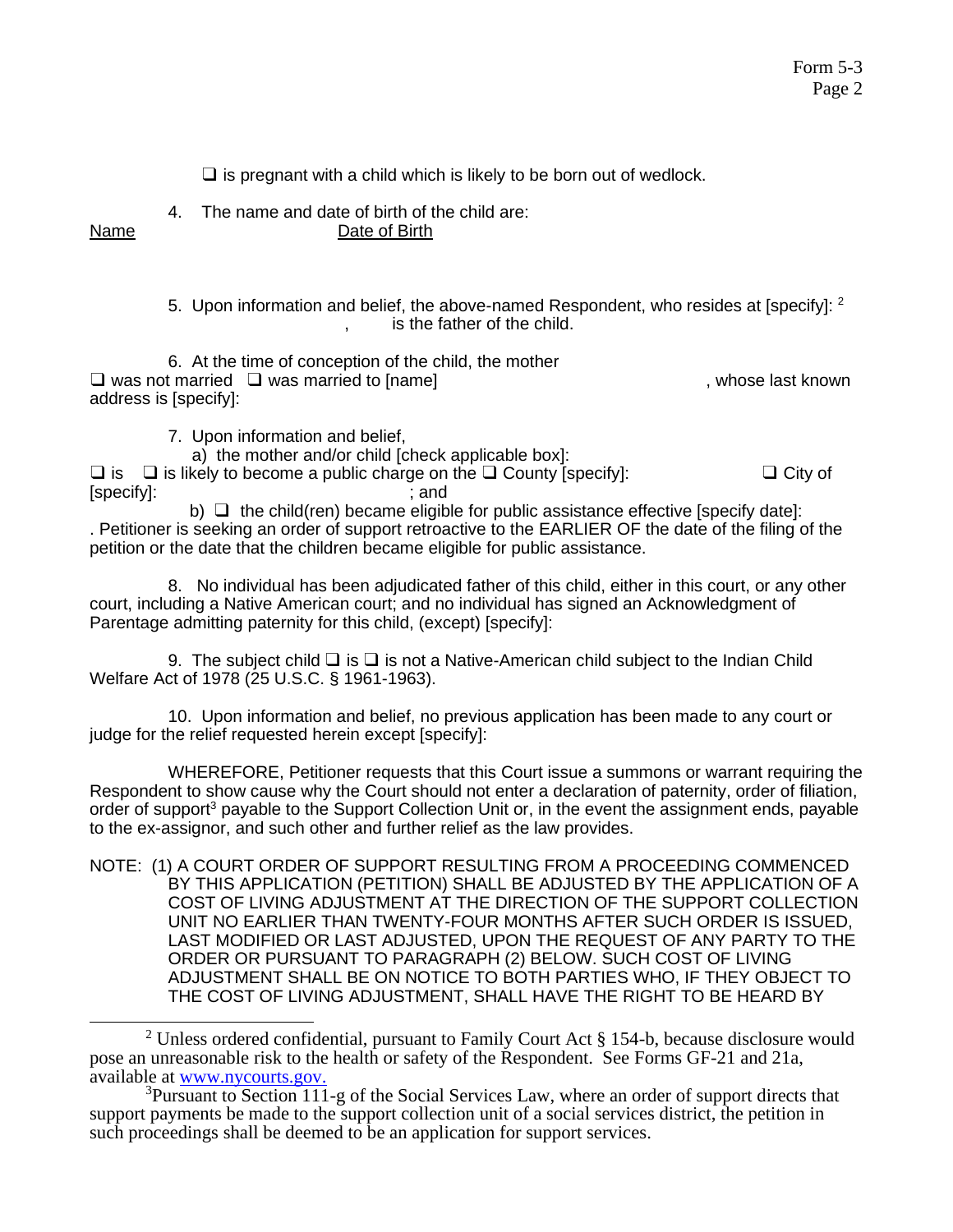THE COURT AND TO PRESENT EVIDENCE WHICH THE COURT WILL CONSIDER IN ADJUSTING THE CHILD SUPPORT ORDER IN ACCORDANCE WITH SECTION FOUR HUNDRED THIRTEEN OF THE FAMILY COURT ACT, KNOWN AS THE CHILD SUPPORT STANDARDS ACT.

(2) A PARTY SEEKING SUPPORT FOR ANY CHILD(REN) RECEIVING FAMILY ASSISTANCE SHALL HAVE A CHILD SUPPORT ORDER REVIEWED AND ADJUSTED AT THE DIRECTION OF THE SUPPORT COLLECTION UNIT NO EARLIER THAN TWENTY-FOUR MONTHS AFTER SUCH ORDER IS ISSUED, LAST MODIFIED OR LAST ADJUSTED BY THE SUPPORT COLLECTION UNIT, WITHOUT FURTHER APPLICATION BY ANY PARTY. ALL PARTIES WILL RECEIVE A COPY OF THE ADJUSTED ORDER.

(3) WHERE ANY PARTY FAILS TO PROVIDE, AND UPDATE UPON ANY CHANGE, THE SUPPORT COLLECTION UNIT WITH A CURRENT ADDRESS, AS REQUIRED BY SECTION FOUR HUNDRED FORTY-THREE OF THE FAMILY COURT ACT, TO WHICH AN ADJUSTED ORDER CAN BE SENT, THE SUPPORT OBLIGATION AMOUNT CONTAINED THEREIN SHALL BECOME DUE AND OWING ON THE DATE THE FIRST PAYMENT IS DUE UNDER THE TERMS OF THE ORDER OF SUPPORT WHICH WAS REVIEWED AND ADJUSTED OCCURRING ON OR AFTER THE EFFECTIVE DATE OF THE ADJUSTED ORDER, REGARDLESS OF WHETHER OR NOT THE PARTY HAS RECEIVED A COPY OF THE ADJUSTED ORDER.

Dated: \_\_\_\_\_\_\_\_\_\_\_\_\_\_, \_\_\_\_\_\_\_.

Petitioner

Print or type name

Signature of Attorney, if any

Attorney's Name (Print or Type)

Attorney's Address and Telephone Number

\_\_\_\_\_\_\_\_\_\_\_\_\_\_\_\_\_\_\_\_\_\_\_\_\_\_\_\_\_\_\_\_\_\_

\_\_\_\_\_\_\_\_\_\_\_\_\_\_\_\_\_\_\_\_\_\_\_\_\_\_\_\_\_\_\_\_\_

\_\_\_\_\_\_\_\_\_\_\_\_\_\_\_\_\_\_\_\_\_\_\_\_\_\_\_\_\_\_\_\_\_